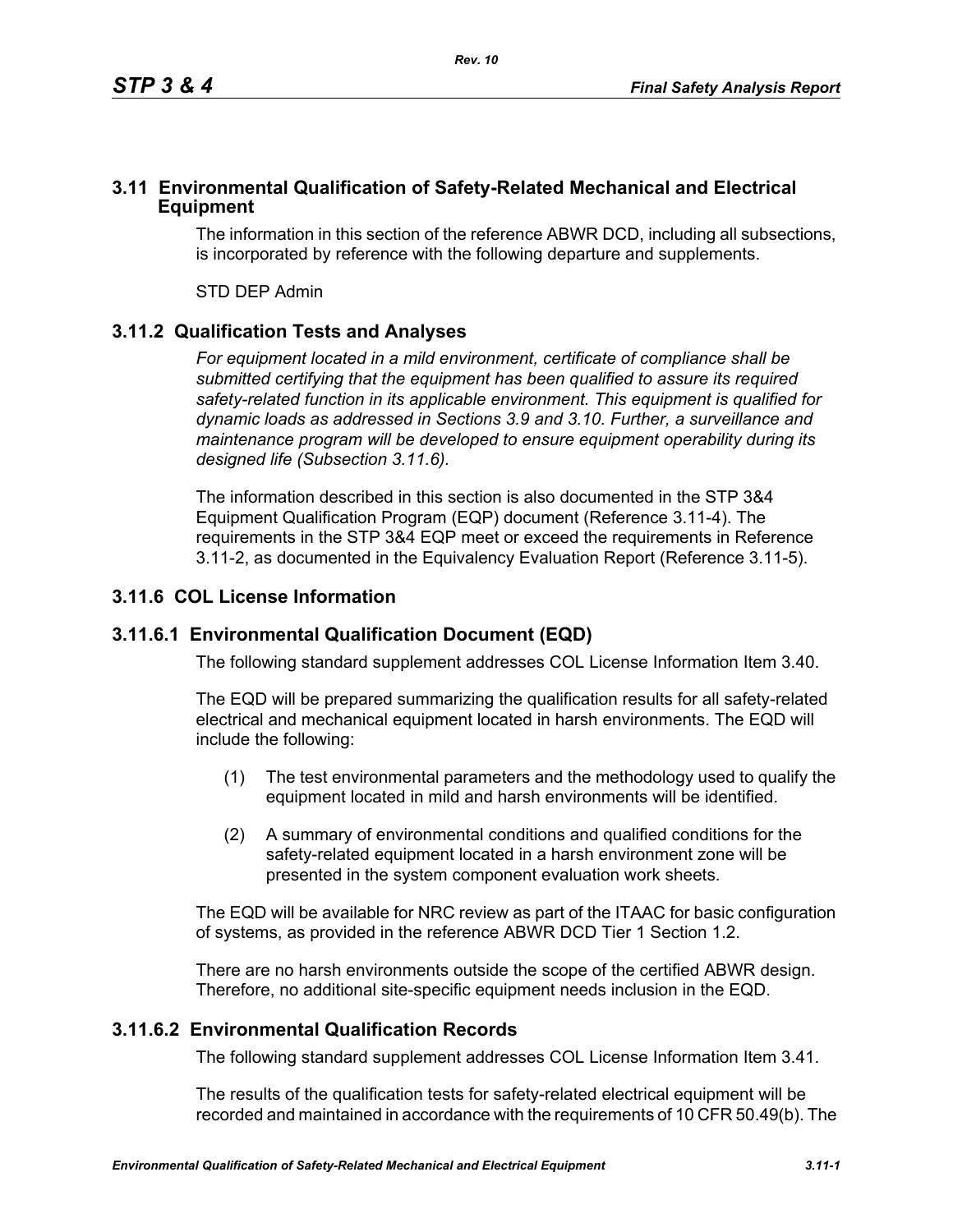records will be available for NRC review as part of the ITAAC for basic configuration of systems, as provided in the reference ABWR DCD Tier 1 Section 1.2.

## **3.11.6.3 Surveillance, Maintenance and Experience Information**

The following standard supplement addresses COL License Information Item 3.42.

The equipment certificates of qualification compliance will be required. A surveillance and maintenance program will be developed to ensure equipment operability during its designed life. More detail about surveillance program is in Chapter 16, Technical Specification. More detail about the maintenance program is in Chapter 17.06S as per 10 CFR 50.65.

A list of non-safety-related control systems subject to adverse environments will be evaluated for the safety implications as identified in IE Information Notice 79-22, Qualification of Control Systems. These are design related considerations that will be factored into the detailed design.The records of evaluation will be available for NRC review as part of the ITAAC for basic configuration of systems, as provided in the reference ABWR DCD Tier 1 Section 1.2.

Issues related to equipment wetting and flooding above the flood level as identified in IE Information Notice 89-63, Possible Submergence of Electrical Circuits Located Above the Flood Level Because of Water Intrusion and Lack of Drainage, are design related considerations that will be factored into the detailed design.The records of evaluation will be available for NRC review as part of the ITAAC for basic configuration of systems, as provided in the reference ABWR DCD Tier 1 Section 1.2.

## **3.11.6S Qualification of Mechanical Equipment**

To respond to RG 1.206 the following supplemental information is being provided. The process for determining the suitability of environmentally sensitive soft parts in mechanical equipment has been established for all commodities and sub-components of mechanical equipment that perform a safety-related function by adherence to the requirements of NEDE-24326-1-P "General Electric Environmental Qualification Program." This specification invokes the requirements of the applicable IEEE standards (e.g. 323 and 344), which will ensure that any elastomer, seal or lubricant used in mechanical equipment will be capable of performing the respective safety function under the environmental conditions to which it is subjected. Additionally, non-metallic subcomponents of mechanical equipment will be qualified in accordance with QME-1-2007, Appendix QR-B.

As stated in DCD Chapter 3.11.1, safety-related mechanical equipment are defined and specified in DCD Chapter 3.2. Specifically, for mechanical components, the requirements of DCD Chapter 3.9 ensure that any safety-related function is capable of being performed, including passive functions such as pressure boundary integrity. The documentation requirements of DCD Chapter 3.2.6 and 10CFR50 Appendix B ensure that the materials used will be capable of performing the safety-related functions defined for mechanical equipment and components. These requirements ensure that the constituent parts of a safety-related assembly or component is capable of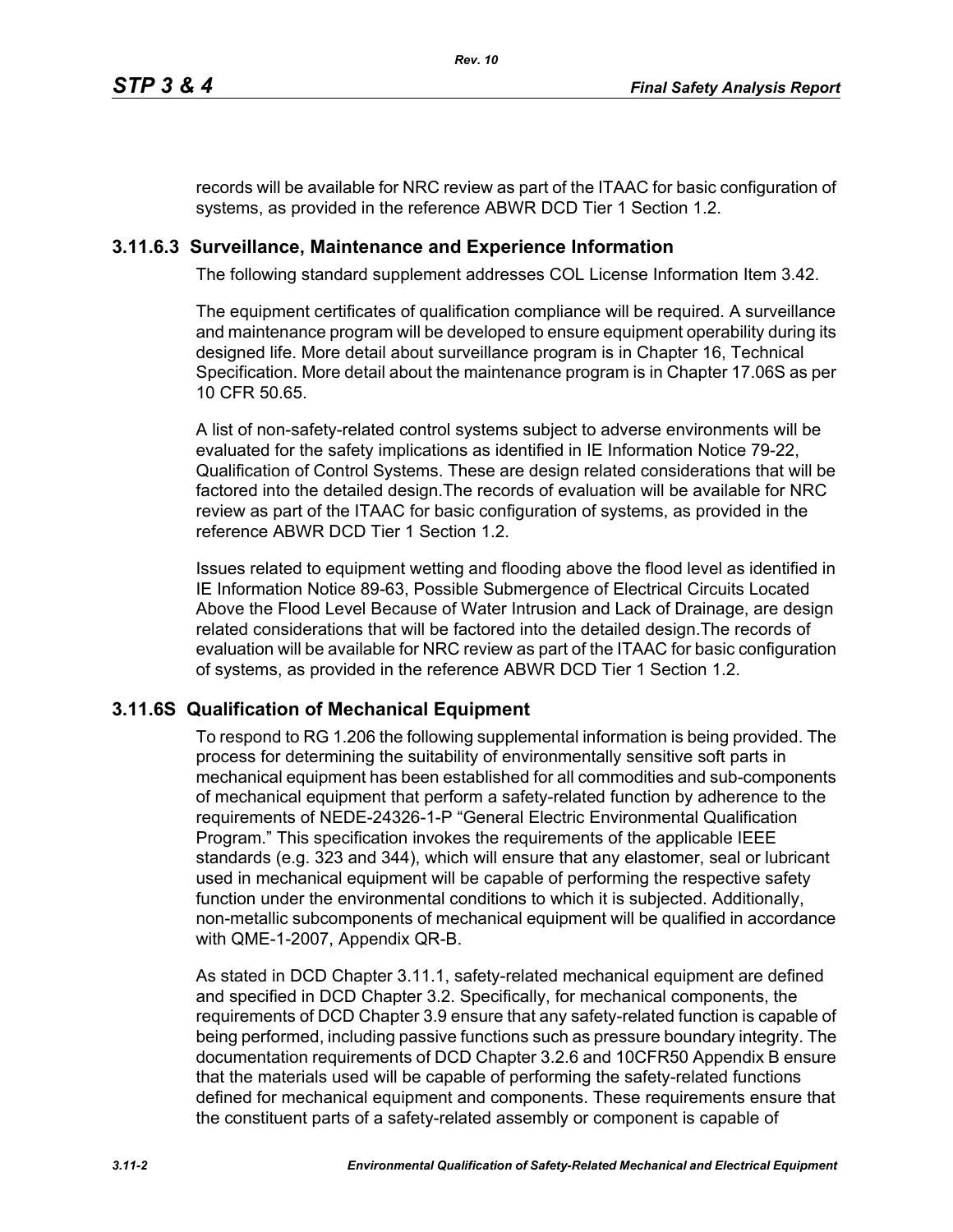performing its required function during normal, abnormal, test, design basis accident and post-accident environmental conditions.

# **3.11.7 Operational Information**

The following site-specific supplement provides an operational program description of the STP 3 & 4 Environmental Qualification (EQ) Program.

Equipment qualification activities for the STP 3&4 project that affect safety-related equipment will be conducted by detailed, written, and approved procedures and instructions. These procedures and instructions include the Operating Equipment Qualification Program (OEQP) in the Operation, Emergency Response, Maintenance, Test, Inspection, and Surveillance activities in the plant.

The EQ process verifies that each safety-related structure, system and component is appropriately qualified for use in the STP 3&4 project. EQ files are maintained for all safety-related equipment and non-safety-related post-accident monitoring devices that are subject to a harsh environment. The records generated by this program form the basis for the STP 3&4 equipment qualification operational program. The files are maintained for the operational life of the plant. Central to the EQ Program is the EQ Equipment List. The EQ Equipment List identifies the electrical, mechanical, and I&C equipment or components that must be environmentally qualified for use in a harsh environment.

EQ data packages are developed in accordance with industry standard practices. During construction, the Constructor will be responsible for ensuring that mounting, support, and connection configurations established during EQ are maintained in the installed condition. Deviations from the qualified configuration must be evaluated and documentation of the evaluations maintained in the EQ record files as Quality Assurance records in auditable form for the life of the plant. Upon completion of construction and beginning with the first system startup activities, EQ document packages are turned over to STPNOC as systems are completed and accepted by STPNOC. Field changes will be reviewed to ensure that parameters established during EQ are maintained. Deviations will be evaluated and documented in the EQ record files.

The program is responsible for all aspects of the continuing EQ program such as:

- **Maintenance of the EQ Equipment List**
- Plant procedures for control and maintenance of the EQ documentation
- **Evaluation of design and qualified life to support continued operation**
- Addressing programmatic aspects of the OEQP such as aging of non-metallic parts
- Evaluating engineering and design questions as they arise such as synergistic effects during long term power operations while allowing for considerations like available operating life with a margin for fulfilling important to safety functions during a DBA or other analyzed accident